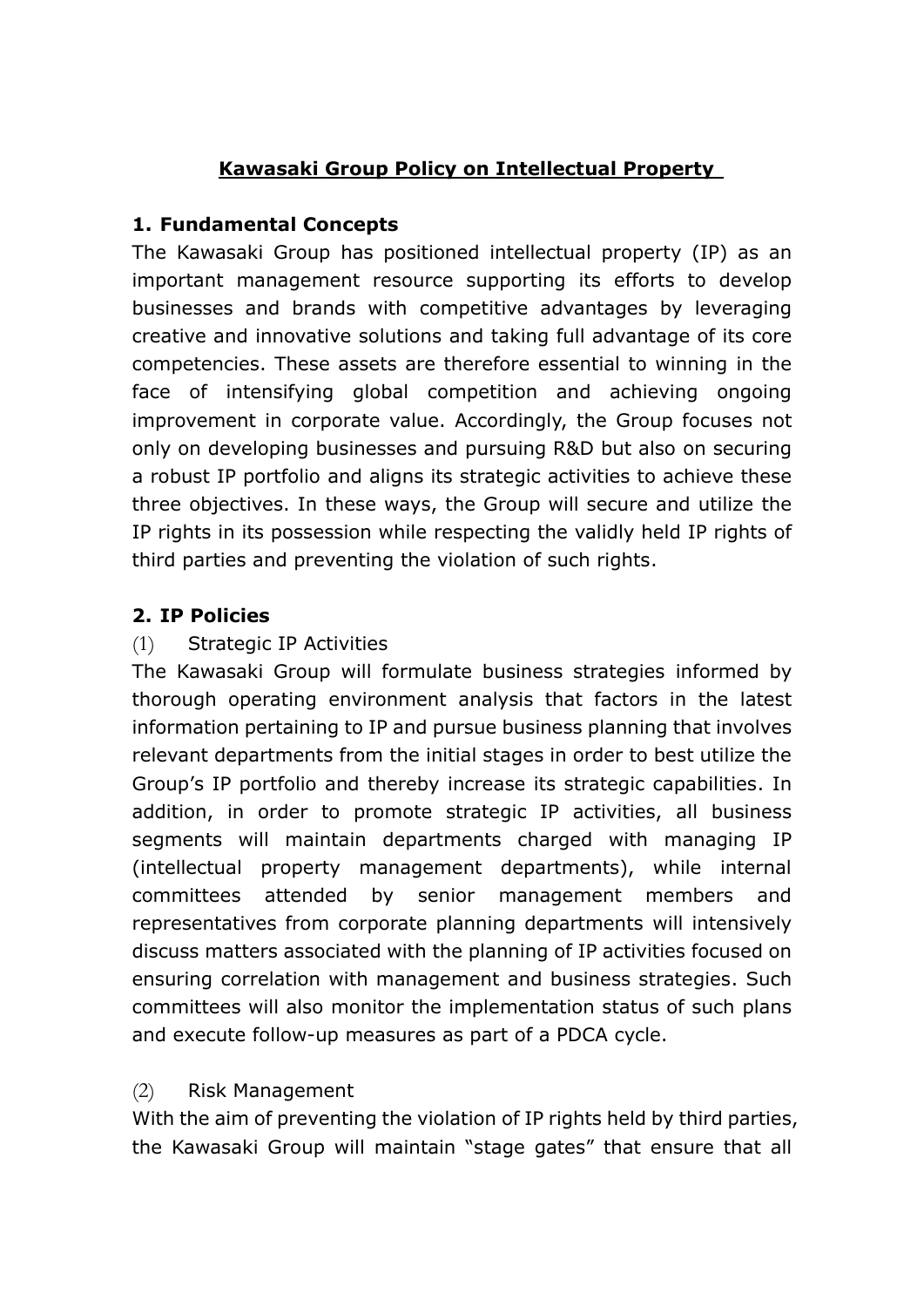Group products and services are checked as they pass through certain key stages, ranging from planning and design to release, so that any relationships between these offerings and IP rights held by third parties are preemptively detected and the violation of IP rights is thoroughly prevented.

- (3) Response to Illicit Use of Group Brands and Trademarks and Counterfeit Products, etc.
- The Kawasaki Group will maintain and strengthen its structure for monitoring unfair trademark applications that possibly amount to a theft of its IP, illicit use of such IP, the counterfeiting of its products and other related incidents on a global basis, with the aim of protecting the public reputation of the Kawasaki Group brand and customer confidence in products and services carrying such brand. At the same time, the Group will strictly respond to the illicit use of its brands and trademarks, the counterfeiting of its products, and other unjust practices based on trademark and other rights in its possession and in accordance with relevant laws and regulations.
- The Kawasaki Group will push ahead further with the acquisition of trademark rights and the enhancement of its trademark rights portfolio, with an eye to legally protecting its brands and the trademarks used for Group products and services.

#### (4) Incentives for Employee Invention

The Kawasaki Group will reward its officers and employees for inventions in line with the provisions of the Patent Act regarding employee invention. The Group's internal rules stipulate that incentives are provided at times of patent application (application incentives), registry (registry incentives) and implementation (track-record incentives). These rules also apply to inventions that are kept secret for strategic reasons. In particular, track-record incentives are designed to reward the individuals involved in a way that gives due consideration to their contributions to the Group. Accordingly, the Group will strive to ensure the content of such incentives is appropriate in light of similar incentives paid by competitors and the latest social trends.